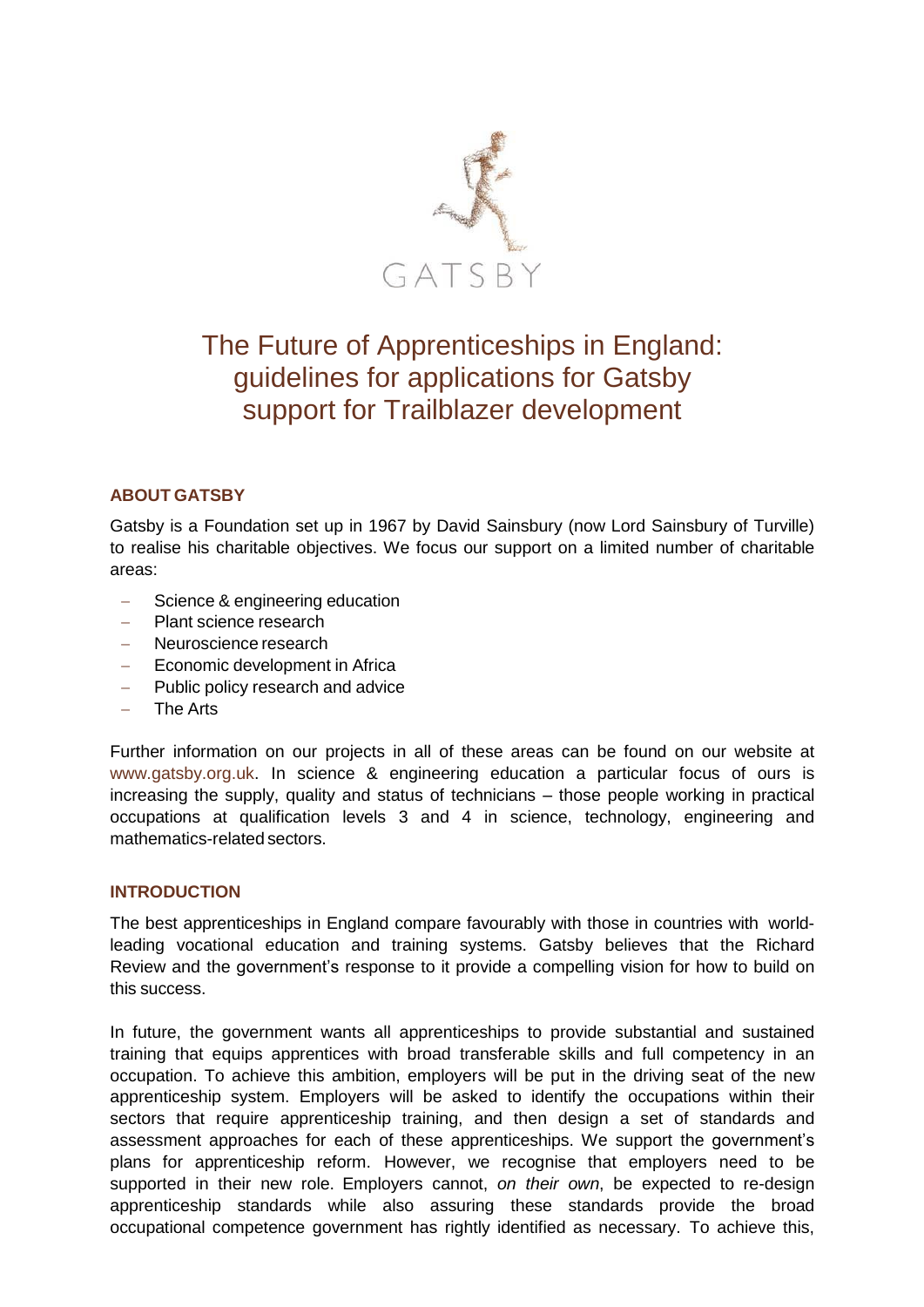employers will need to be supported by professional bodies – as the guardians of occupations and professional standards – and other interested parties. In many sectors, professional bodies will be able to ensure apprenticeships are both relevant to employers *and* provide the broad, occupational competence that government wants.

Furthermore, as the government has made clear, the new apprenticeships should give apprentices the competence and experience needed to secure professional registration in those occupations where it is available. By partnering with professional bodies during the design stage of the new apprenticeships, employers can ensure that every apprentice will have the opportunity to become registered through a professional body when they complete their training. Gatsby strongly endorses this approach and our funding for the work of each consortium will be contingent on alignment of the new apprenticeship standards with professional registration requirements.

## **OUR SUPPORT FOR TRAILBLAZERS**

Gatsby is making funding available to support employers and professional bodies involved in the Trailblazers. **Please note, however, that our priority for funding will be the Trailblazers that are developing apprenticeships in the science, engineering and technology-related (SET) disciplines.** This is in line with Gatsby's wider charitable objectives in science and engineering education. The aim of our funding is to ensure the Trailblazer development consortia have sufficient capacity to ensure their new apprenticeships standards meet the government's approval criteria, namely that the apprenticeship standards:

- a) describe what full competence for a specific occupation means so that, on completion, an apprentice will have the skills and knowledge to perform the role confidently in any part of the sector;
- b) be publicly recognised by employers (including small businesses), recognised professional or trade bodies and, where appropriate, higher education institutions (HEIs), as fit for purpose;
- c) be suitable for small businesses to use to train their apprentices, if necessary with external training;
- d) contain sufficient content, and be pitched at such a level, that a new entrant to the occupation would find them stretching and require at least one year of training to meet the standard while being stretched; and
- e) include any skills, knowledge and other requirements for professional registration if such a system exists in the sector or occupation so that, on completion, a successful apprentice can achieve professional registration [for example as a registered science technician (RSciTech) or engineering technician (EngTech). In order to meet this criterion, consideration will need to be given by each consortium as to how the requirements for professional registration can be demonstrated through the new apprenticeship assessment arrangements.]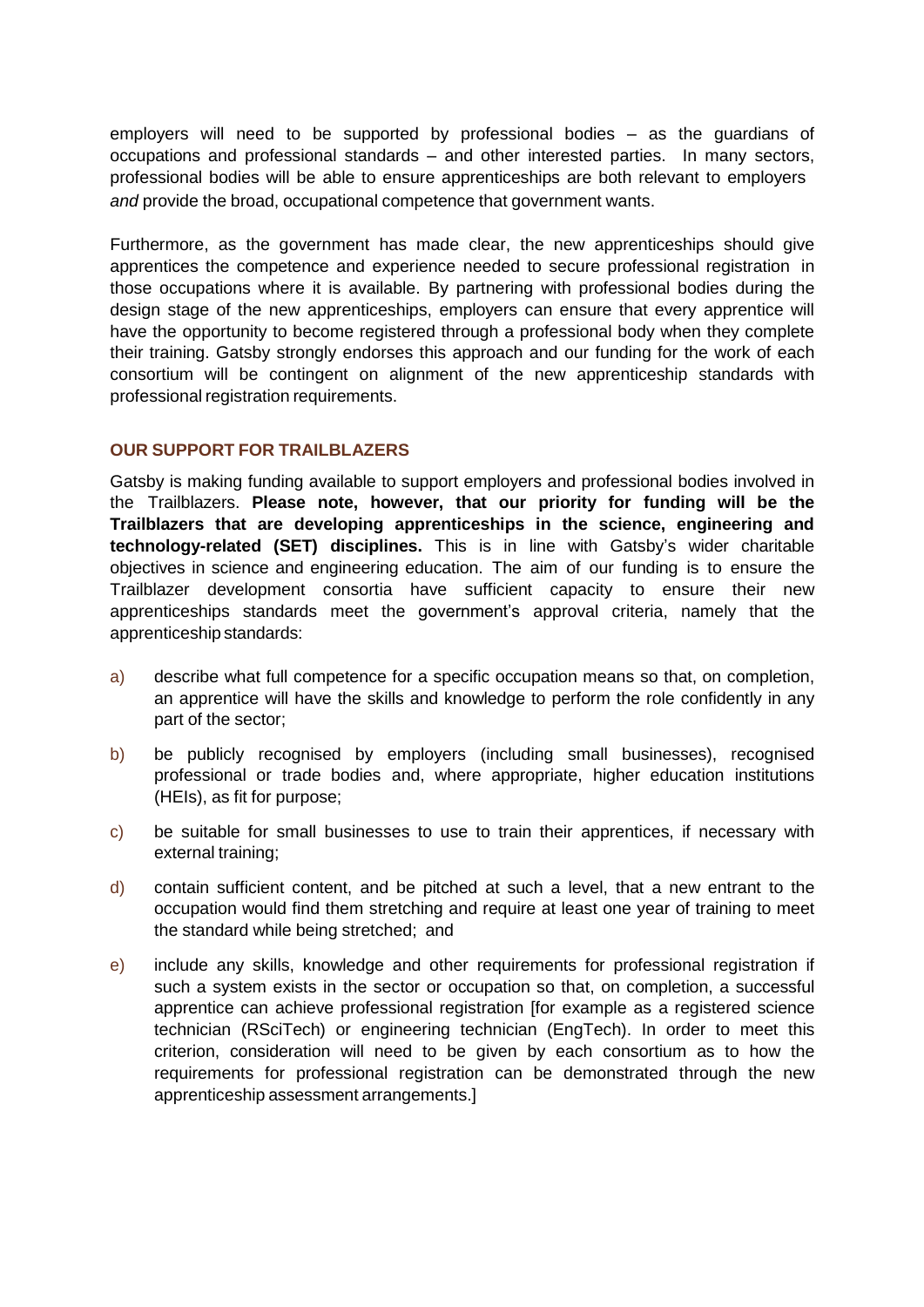## **POSSIBLE USES OF GATSBY FUNDING**

Part of Gatsby's way of working as a funder is to partner with – and trust – the experts in any particular field and we see no reason why our support of the development of apprenticeship standards for the Trailblazers should be any different. We hope to establish ongoing partnerships with each of the Trailblazer consortia as they develop first the standards and, later, the apprenticeship qualification detail. In this way we aim to be flexible and responsive to consortia needs. Gatsby's funding is intended to support the Trailblazers throughout the entire process of their development (up to when the first apprentices start their training under the new system), not just the next 3-4 months. The funding Gatsby is making available is intended only to be a contribution towards the costs of developing the new apprenticeships; it will not be sufficient to cover the entire costs (especially including staff time etc) incurred by each consortium.

We have identified some areas where we believe Gatsby funding might be helpful. This list (below) is by no means exhaustive and is not intended to limit the ways of working that the consortia might settle upon.

#### Research

We believe that extensive primary research is unlikely to be needed (or indeed viable given the time requirements for the development process). However each consortium may wish to ensure its members are informed as to existing research that could support their thinking. For example, for each occupation being considered, one might wish to collate available data (from UKCES and other sources) on:

- the employment outlook
- the size of the current workforce and other Labour Market Information (LMI)
- existing occupational standards from the UK and internationally (for example O\*NET in the USA: www.onetonline.org) for these and similar occupations
- associated professional and registration standards
- any associated licences to practise and vendor qualifications

## **Consultation**

While much of the development work will be done by the consortia it seems unlikely that any one consortium will be able to reflect all of the different sectors and sizes of employer where a particular occupation is prevalent. Therefore we suggest there might be a need to carry out some web-based surveys, seminars or focus groups. In some cases it may also be decided that advertisements or inserts in relevant trade magazines would be beneficial, to raise awareness of the development process and/or to elicit views from a wider range of stakeholders.

## **Coordination**

Arranging meetings and bringing together the group and ensuring that all the necessary paperwork is produced and distributed in a timely fashion will be critical for the success of each consortium. We would anticipate that some of the consortia may need some resource to ensure that this happens, for example by procuring the efforts of a project manager with experience of similar projects.

Beyond the Gatsby support for individual consortia, we have also agreed to work with BIS colleagues to ensure good communication channels *between* the Trailblazer consortia are developed and used efficiently.